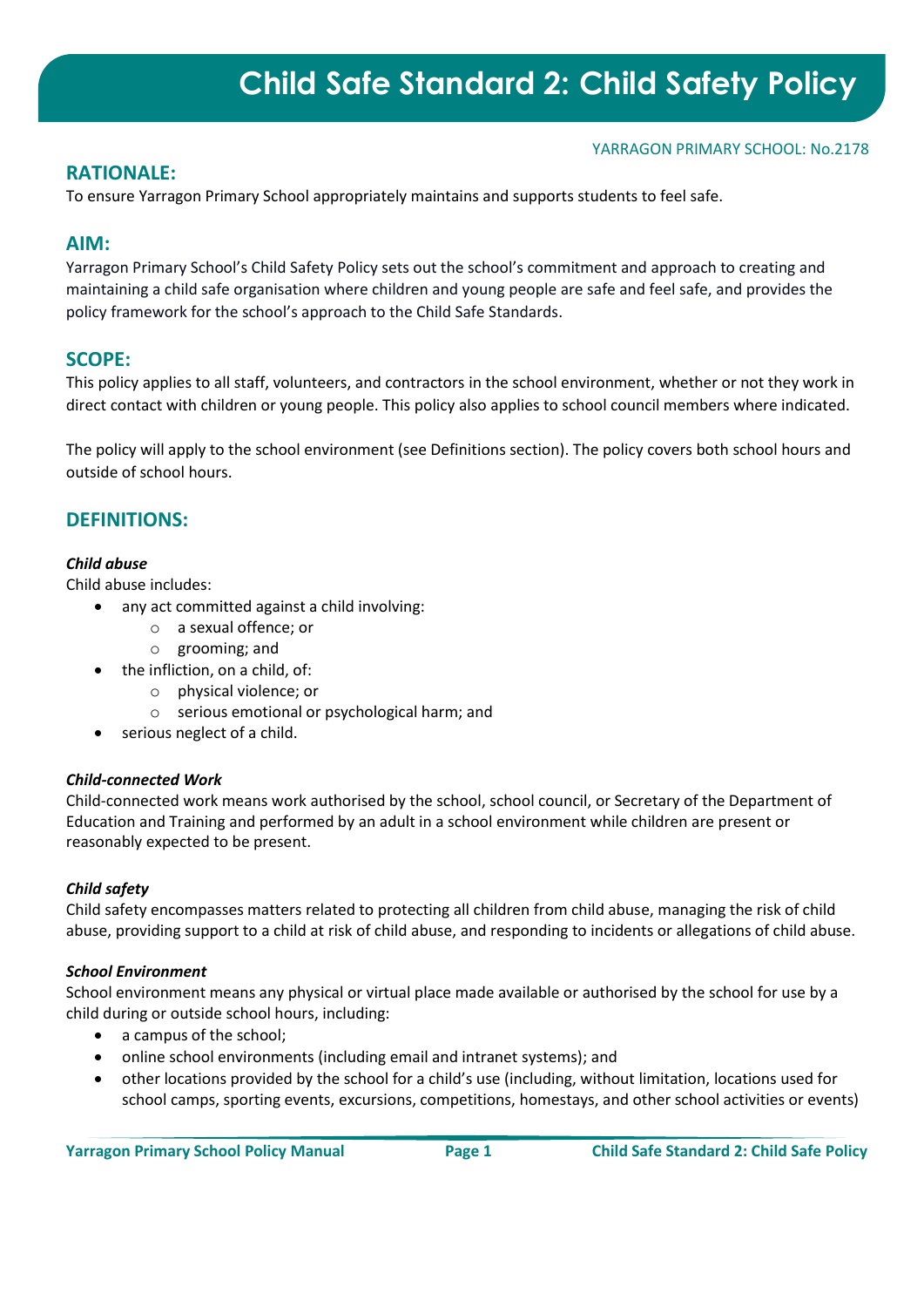### YARRAGON PRIMARY SCHOOL: No.2178

## *School staff*

School staff means an individual working in a school environment who is:

- employed by the Department of Education and Training;
- directly engaged or employed by a school council; or
- a volunteer or a contracted service provider (whether or not a body corporate or any other person is an intermediary).

# **STATEMENT OF COMMITMENT TO CHILD SAFETY AND CHILD SAFETY PRINCIPLES:**

Yarragon Primary School is committed to the safety and wellbeing of all children and young people. This will be the primary focus of our care and decision-making.

"The school's approach to creating and maintaining a child safe school environment is guided by our school philosophy and values. At Yarragon Primary School our vision is '*to create a passionate learning community that inspires, challenges and supports all students to achieve their personal best and make a positive contribution to the world in which they live.*' We know children can struggle to achieve their personal best if they are not safe from abuse.

At Yarragon Primary School our values guide the decisions and behaviours of all members of our school community, including in relation to child safety:

- Integrity and Respect (Self and Others) Being honest, sincere and trustworthy. Caring for, understanding, accepting and appreciating ourselves and others.
- Confidence Having trust in ourselves and others to be the best that we can be.
- Safety and Security Behave in a safe and responsible manner. We make everyone at Yarragon Primary School feel safe and secure.
- Excellence Doing our best to go above and beyond expectations in the classroom, the school grounds and in the community.
- Collaboration Working with others in a kind, inclusive and respectful manner.

Yarragon Primary School has zero tolerance for child abuse.

We are committed to providing a child safe environment where children and young people are safe and feel safe, and their voices are heard about decisions that affect their lives. Our child safe policies, procedures, strategies and practices will be inclusive of the needs of all children, particularly Aboriginal and Torres Strait Islander children, children from culturally and linguistically diverse backgrounds, children with disabilities, and children who are vulnerable. [NOTE: If appropriate, you may also wish to include other diverse groups relevant to your student cohorts, e.g. students in out of home care, LGBTI students, international students, etc.]

Every person involved in Yarragon Primary School has a responsibility to understand the important and specific role they play individually and collectively to ensure that the wellbeing and safety of all children and young people is at the forefront of all they do and every decision they make.

#### **Child safety principles**

In its planning, decision-making and operations, Yarragon Primary School will: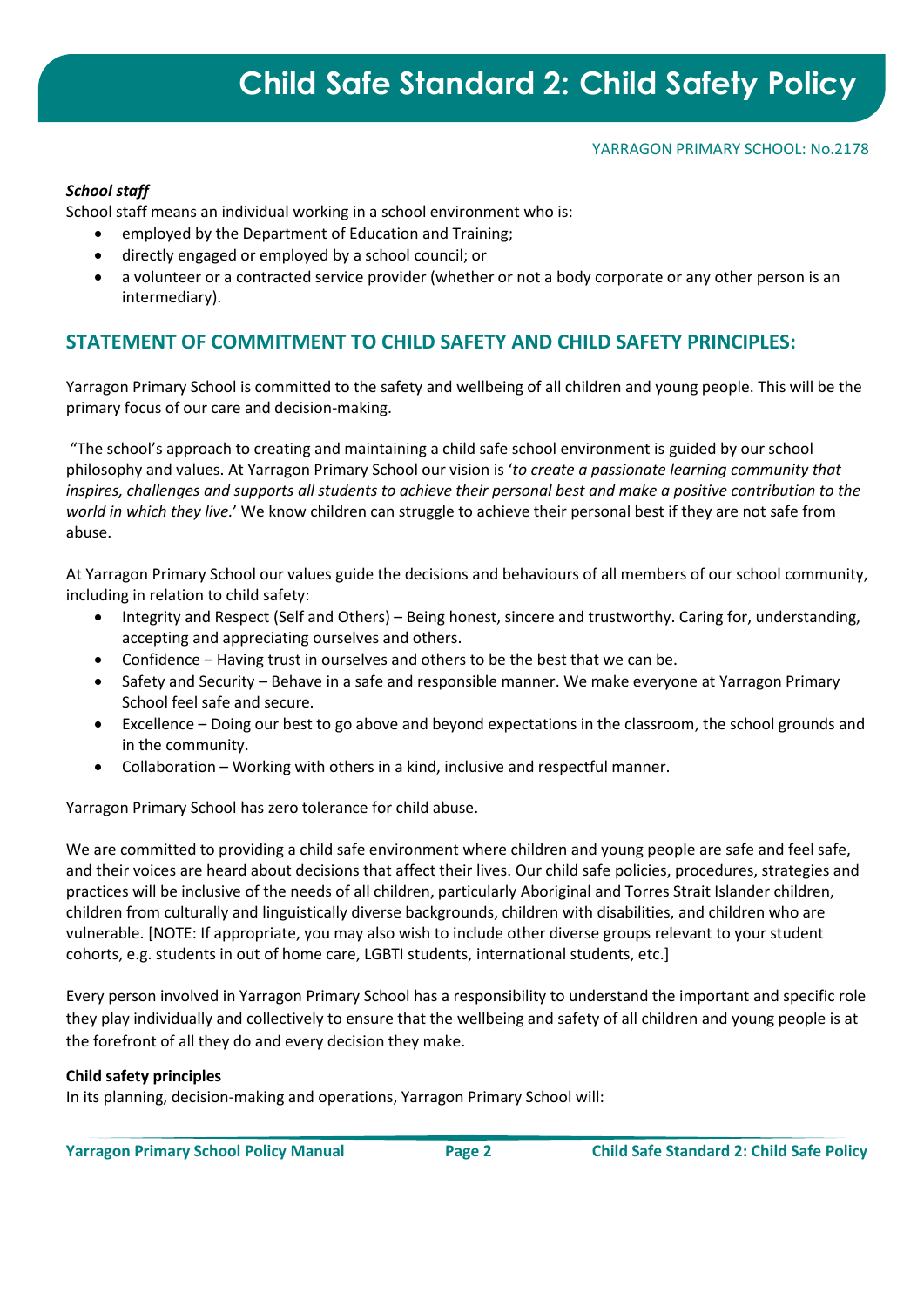### YARRAGON PRIMARY SCHOOL: No.2178

- 1. Take a preventative, proactive and participatory approach to child safety;
- 2. Value and empower children to participate in decisions which affect their lives;
- 3. Foster a culture of openness that supports all persons to safely disclose risks of harm to children;
- 4. Respect diversity in cultures and child rearing practices while keeping child safety paramount;
- 5. Provide written guidance on appropriate conduct and behaviour towards children;
- 6. Engage only the most suitable people to work with children and have high quality staff and volunteer supervision and professional development;
- 7. Ensure children know who to talk with if they are worried or are feeling unsafe, and that they are comfortable and encouraged to raise such concerns;
- 8. Report suspected abuse, neglect or mistreatment promptly to the appropriate authorities;
- 9. Share information appropriately and lawfully with other organisations where the safety and wellbeing of children is at risk; and
- 10. Value the input of and communicate regularly with families and carers

## **POLICY:**

### **Strategies to embed a child safe culture**

Yarragon Primary School's culture encourages staff, students, parents and the school community to raise, discuss and scrutinise child safety concerns. This makes it more difficult for abuse to occur and remain hidden.

All child safety documents, including this policy, the Child Safety Code of Conduct, the school's Child Safety Responding and Reporting Obligations (including Mandatory Reporting) Policy and Procedures, *[Identifying and](https://www.education.vic.gov.au/Documents/about/programs/health/protect/ChildSafeStandard5_SchoolsGuide.pdf)  [Responding to All Forms of Abuse in Victorian Schools](https://www.education.vic.gov.au/Documents/about/programs/health/protect/ChildSafeStandard5_SchoolsGuide.pdf)* and the [Four Critical Actions for Schools](https://www.education.vic.gov.au/Documents/about/programs/health/protect/FourCriticalActions_ChildAbuse.pdf) are readily available online and in hard copy from the school administration for all staff and students to read at any time.

Child safety is everyone's responsibility. **All school staff** are required to:

- Act in accordance with the school's Child Safety Code of Conduct, which clearly sets out the difference between appropriate and inappropriate behaviour
- Act in accordance with the Child Safety Responding and Reporting Obligations (including Mandatory Reporting) Policy and Procedures at all times, including following the [Four Critical Actions for Schools](https://www.education.vic.gov.au/Documents/about/programs/health/protect/FourCriticalActions_ChildAbuse.pdf) where necessary
- Undertake annual guidance and training on child safety
	- Act in accordance with their legal obligations, including:
		- o Failure to disclose offence (applies to all adults)
		- o Duty of care (applies to all school staff)
		- o Mandatory reporting obligations (applies to all mandatory reporters, including teachers, principals, registered psychologists, registered doctors and nurses, and school staff who provide direct support to students for mental, emotional or psychological wellbeing i.e. counsellors)
		- o Failure to protect offence (applies to a person in a position of authority within the school)
		- o Reportable conduct obligations (applies to all school staff in reporting conduct to the principal, and applies to the principal in reporting to Employee Conduct Branch)
		- o Organisational duty of care (applies to the school as an organisation)
		- o For more information on these obligations, see [Identifying and Responding to All Forms of Abuse in](https://www.education.vic.gov.au/Documents/about/programs/health/protect/ChildSafeStandard5_SchoolsGuide.pdf)  [Victorian Schools.](https://www.education.vic.gov.au/Documents/about/programs/health/protect/ChildSafeStandard5_SchoolsGuide.pdf)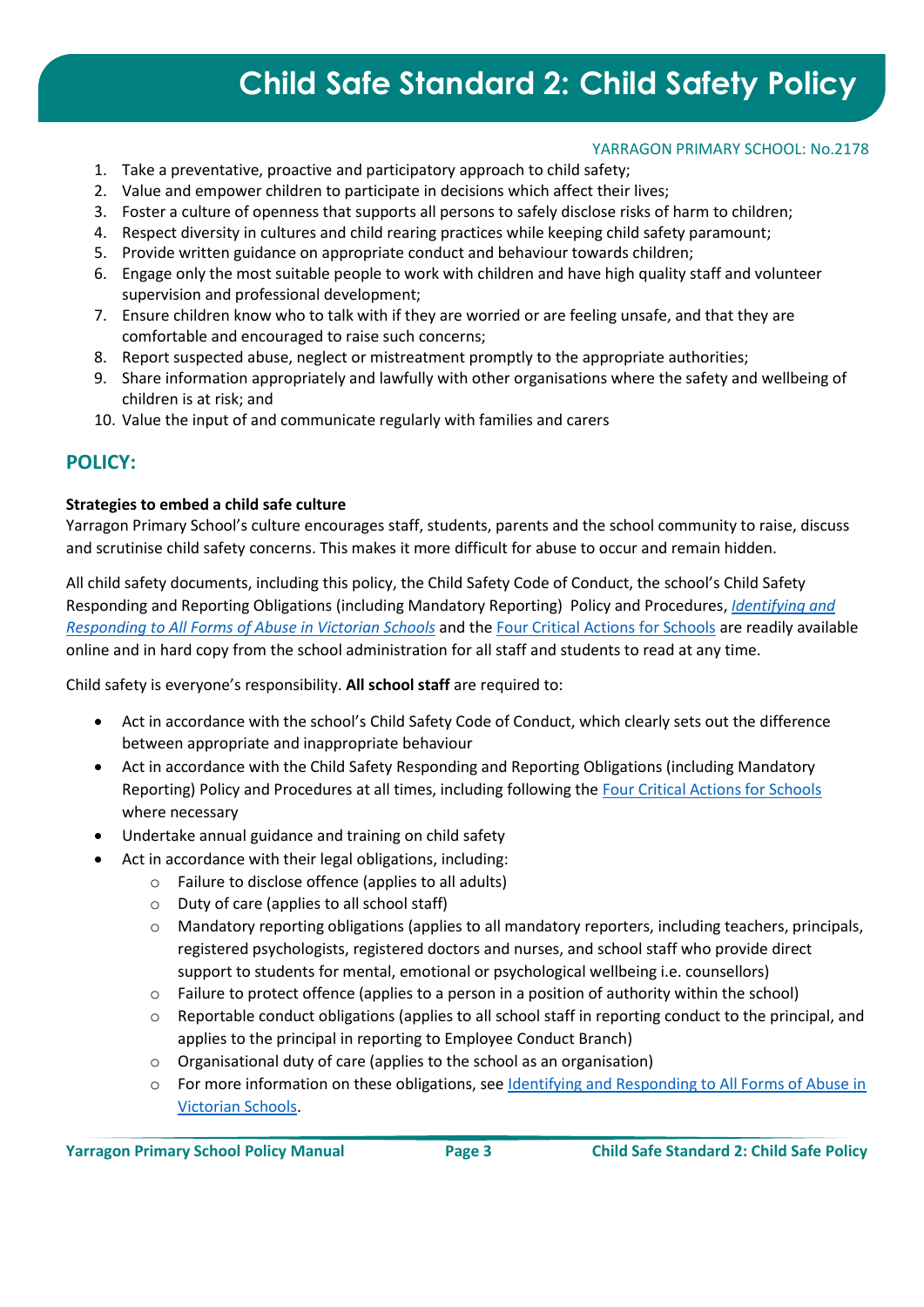### YARRAGON PRIMARY SCHOOL: No.2178

As part of Yarragon Primary School's child safe culture, **school leadership** (including the principal and assistant principal[s]) will:

- Consider the diversity of all children, including (but not limited to) the needs of Aboriginal and Torres Strait Islander children, children from culturally and linguistically diverse backgrounds, children with disabilities, and children who are vulnerable, when implementing the Child Safe Standards
- Ensure that child safety is a regular agenda item at school leadership meetings and staff meetings
- Encourage and enable staff professional learning and training to build deeper understandings of child safety and prevention of abuse
- Ensure that no one is prohibited or discouraged from reporting an allegation of child abuse to a person external to the school or from making records of any allegation.

As part of Yarragon Primary School's child safe culture, **school mandatory reporting staff** are required to:

- Complete the Protecting Children [Mandatory reporting and other obligations](http://elearn.com.au/det/protectingchildren/) online module every year [Note that it is a DET requirement that mandatory reporters complete this training annually. It also helps with demonstrating compliance with the Child Safe Standards]
- Read the school's Child Safety Code of Conduct on induction, and maintain familiarity with that document
- Read the school's Child Safety Responding and Reporting Obligations (including Mandatory Reporting) Policy and Procedures on induction, and maintain familiarity with that document
- Read the school's Child Safety Policy (this document) on induction, and maintain familiarity with that document.

As part of Yarragon Primary School's child safe culture, in performing the functions and powers given to them under the *Education and Training Reform Act 2006*, **school councils and school council members** will:

- Ensure that child safety is a regular agenda item at school council meetings
- Consider the diversity of all children, including (but not limited to) the needs of Aboriginal and Torres Strait Islander children, children from culturally and linguistically diverse backgrounds, children with disabilities, and children who are vulnerable, when making decisions regarding the Child Safe Standards
- Undertake annual guidance and training on child safety, such as the [Child Safe Standards School Council](https://www.education.vic.gov.au/Documents/about/programs/health/protect/school-council-training.pptx)  [Training PowerPoint.](https://www.education.vic.gov.au/Documents/about/programs/health/protect/school-council-training.pptx)
- Approve the Child Safety Code of Conduct to the extent that it applies to school council employees and members, and if updated, note the new document in its school council meeting minutes
- When hiring employees, ensure that selection, supervision and management practices are child safe (unless delegated to the principal).

School leadership will maintain records of the above processes.

# **ROLES AND RESPONSIBILITIES:**

School leaders will ensure that each person understands their role, responsibilities and behaviour expected in protecting children and young people from abuse and neglect. Staff will comply with the school's Child Safety Code of Conduct, which sets out clearly the difference between appropriate and inappropriate behaviour.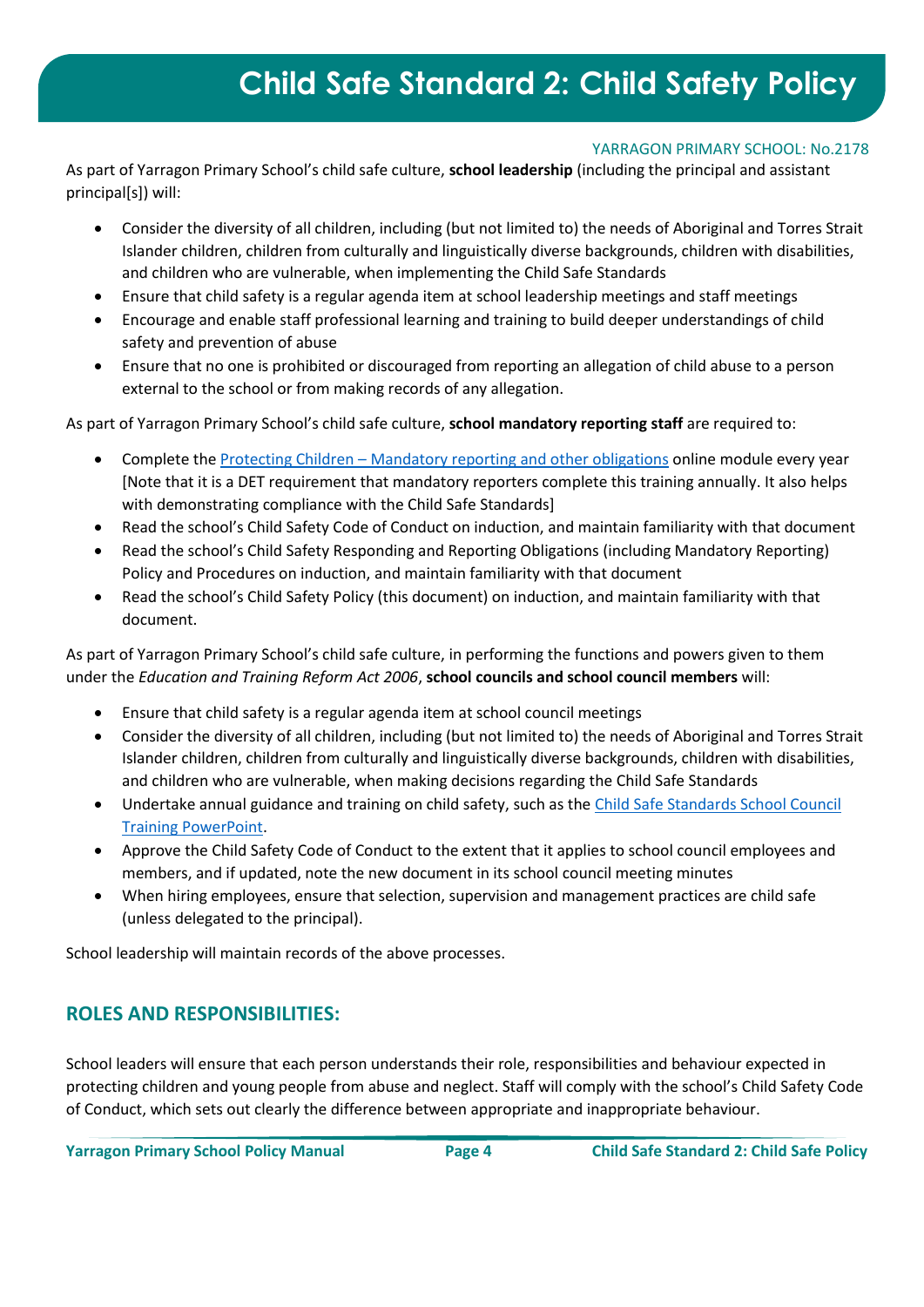### YARRAGON PRIMARY SCHOOL: No.2178

Specific child safety responsibilities:

- Kalinda Grant is responsible for reviewing and updating the Child Safety Policy every 3 years.
- Melissa Rock (Principal) is responsible for monitoring the school's compliance with the Child Safety Policy. The school community should approach Melissa Rock if they have any concerns about the school's compliance with the Child Safety Policy.
- Melissa Rock is responsible for informing the school community about this policy, and making it publicly available.
- Other specific roles and responsibilities are named in Yarragon Primary School's other child safety policies and procedures, including the Child Safety Code of Conduct, Child Safety Responding and Reporting Obligations (including Mandatory Reporting) Policy and Procedures, and risk assessment register.

## **RECRUITMENT:**

Yarragon Primary School follows the Department's Recruitment in Schools guide to ensure child safe recruitment practices, available on the [Department's website](https://www.education.vic.gov.au/hrweb/careers/Pages/recruitinsch.aspx).

All prospective volunteers are required to comply with our school's Volunteers Policy, including in relation to assessing the suitability of prospective volunteers and obtaining checks required under this policy.

# **TRAINING AND SUPERVISION:**

Training and education is important to ensure that everyone in the school understands that child safety is everyone's responsibility.

Our school culture aims for all staff and volunteers (in addition to parents/carers and children) to feel confident and comfortable in coming forward with any allegations or suspicions of child abuse or child safety concerns. We train our staff and volunteers to identify, assess, and minimise risks of child abuse and to detect potential signs of child abuse. This training occurs annually or more often as required.

We also support our staff and volunteers through ongoing supervision to develop their skills to protect children from abuse, to promote the cultural safety of Aboriginal and Torres Strait Islander children and children from linguistically and/or diverse backgrounds, and the safety of children with a disability and vulnerable children.

New employees and volunteers will be inducted into the school, including by being referred to the Child Safety Policy (this document), the Child Safety Code of Conduct, and the Child Safety Responding and Reporting Obligations (including Mandatory Reporting) Policy and Procedures on the school website. They will also be supervised regularly to ensure they understand our school's commitment to child safety, and that their behaviour towards children is safe and appropriate. All employees of our school will be monitored and assessed via regular performance review to ensure their continuing suitability for child-connected work. Any inappropriate behaviour will be reported by school staff to the Principal or Assistant Principal and will be managed in accordance with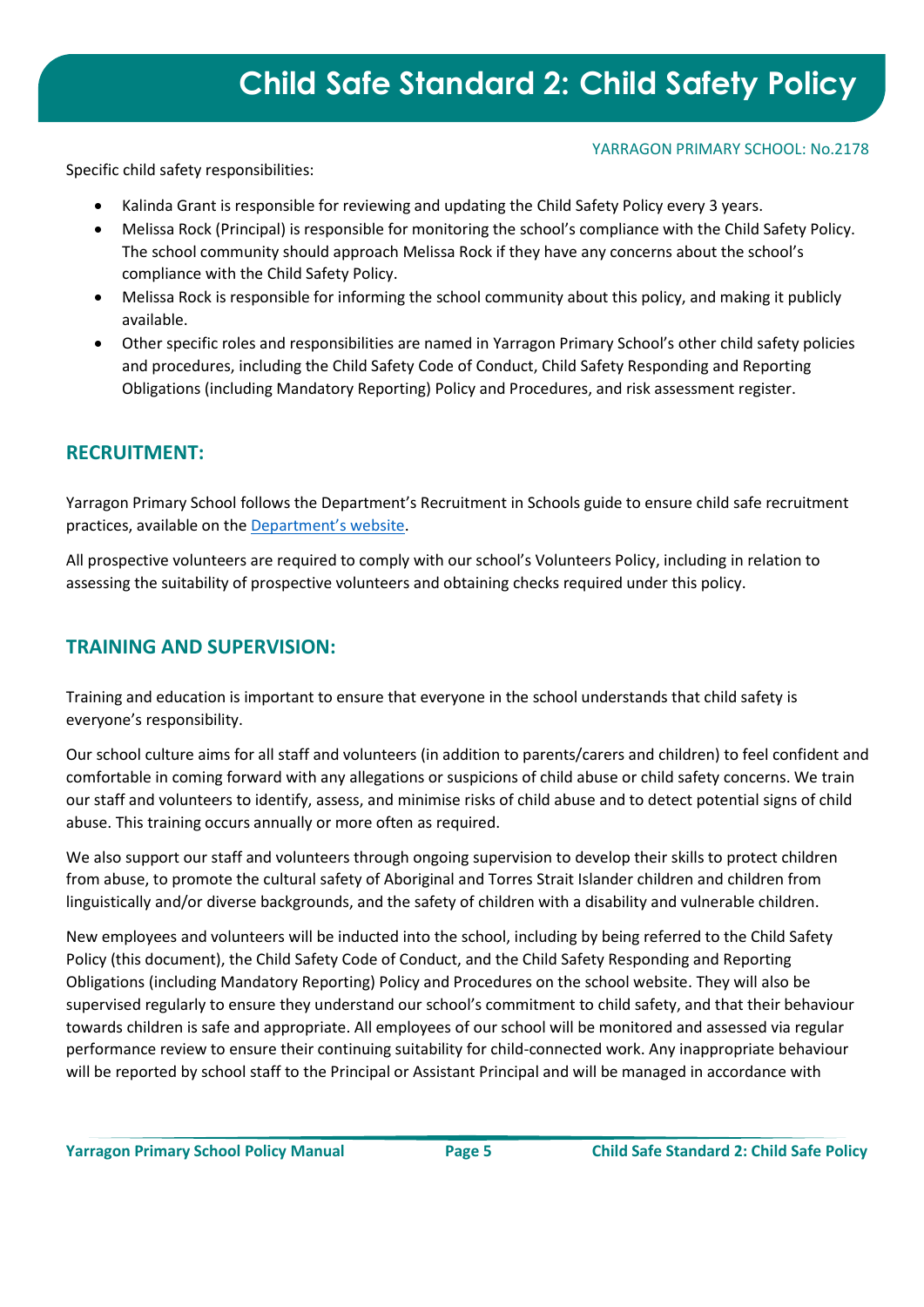#### YARRAGON PRIMARY SCHOOL: No.2178

Yarragon Primary School's Child Safety Responding and Reporting Obligations (including Mandatory Reporting) Policy and Procedures where required.

## **REPORTING A CHILD SAFETY CONCERN OR COMPLAINT:**

The school has clear expectations for all staff and volunteers (including homestay providers) in making a report about a child or young person who may be in need of protection. All staff (including school council employees) must follow the school's Child Safety Responding and Reporting Obligations (including Mandatory Reporting) Policy and Procedures, including following the [Four Critical Actions for Schools](https://www.education.vic.gov.au/Documents/about/programs/health/protect/FourCriticalActions_ChildAbuse.pdf) if there is an incident, disclosure or suspicion of child abuse. Immediate actions should include reporting their concerns to DHHS Child Protection, Victoria Police and/or another appropriate agency and notifying the principal or a member of the school leadership team of their concerns and the reasons for those concerns.

Yarragon Primary School will never prohibit or discourage school staff from reporting an allegation of child abuse. The school will always take action to respond to a complaint in accordance with the school's Child Safety Responding and Reporting Obligations (including Mandatory Reporting) Policy and Procedures. In accordance with Action 4 of the Four Critical Actions for Schools, Yarragon Primary School will provide ongoing support for students affected by child abuse.

The Child Safety Responding and Reporting Obligations (including Mandatory Reporting) Policy and Procedures can be found at the school office, on the school website and in each classroom.

## **RISK REDUCTION AND MANAGEMENT:**

Yarragon Primary School believes the wellbeing of children and young people is paramount, and is vigilant in ensuring proper risk management processes, found in the school's risk assessment register. The school recognises there are potential risks to children and young people and will take a risk management approach by undertaking preventative measures.

We will identify and mitigate the risks of child abuse in school environments by taking into account the nature of each school environment, the activities expected to be conducted in that environment and the characteristics and needs of all children expected to be present in that environment.

Yarragon Primary School monitors and evaluates the effectiveness of the actions it takes to reduce or remove risks to child safety, more information can be found in the school's risk assessment register.

# **LISTENING TO, COMMUNICATION WITH AND EMPOWERING CHILDREN:**

Yarragon Primary School has developed a safe, inclusive and supportive environment that involves and communicates with children, young people and their parents/carers. We encourage child and parent/carer involvement and engagement that informs safe school operations and builds the capability of children and parents/carers to understand their rights and their responsibilities. Our school is committed to supporting and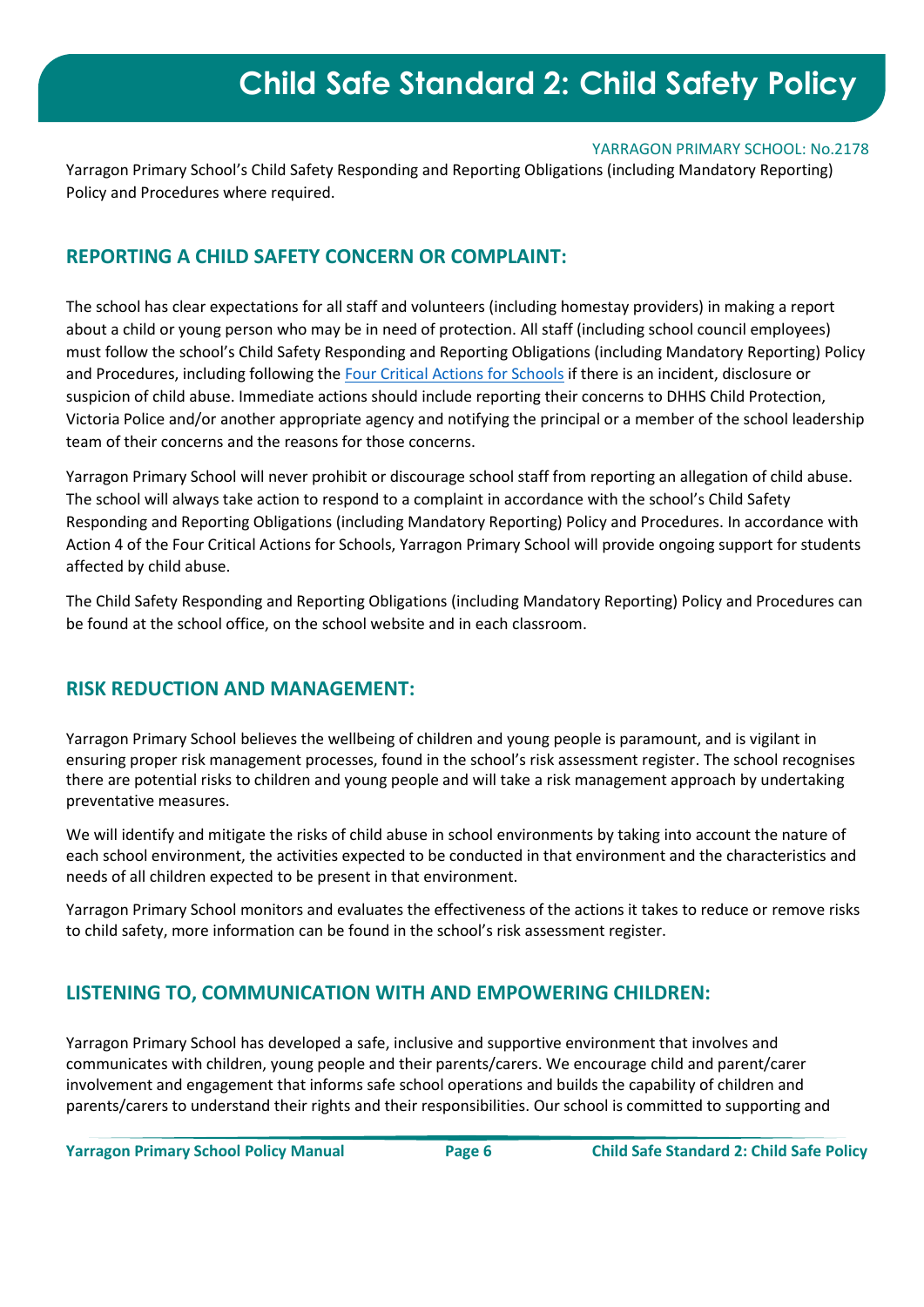## YARRAGON PRIMARY SCHOOL: No.2178

encouraging students to use their voice to raise and share their concerns with a trusted adult at any time of need. Students can access information on how to report abuse at the school office or from a trusted adult. When the school is gathering information in relation to a complaint about alleged misconduct with or abuse of a child, the school will listen to the complainant's account and take them seriously, check understanding and keep the child (and/or their parents/carers, as appropriate) informed about progress.

The school will promote the Child Safe Standards in ways that are readily accessible, easy to understand, and userfriendly to children, including:

- All of our child safety policies and procedures will be available for the students and parents at Yarragon Primary School to read at yarragonps.com
- PROTECT Child Safety posters will be displayed across the school
- School newsletters will inform students and the school community about the school's commitment to child safety, and strategies or initiatives that the school is taking to ensure student safety

The school will use its health and wellbeing programs to deliver appropriate education to its students about:

- standards of behaviour for students attending the school;
- healthy and respectful relationships (including sexuality);
- resilience; and
- child abuse awareness and prevention.

# **COMMUNICATIONS:**

This school is committed to communicating our child safety strategies to the school community through:

- Ensuring that the Child Safety Policy (this document), Code of Conduct, and the Child Safety Responding and Reporting Obligations (including Mandatory Reporting) Policy and Procedure are available on the school website.
- Once per term reminders in the school newsletter of our school's commitment to child safety
- Ensuring that child safety is a regular agenda item at school leadership meetings and staff meetings for discussion.

## **CONFIDENTIALITY AND PRIVACY:**

This school collects, uses and discloses information about particular children and their families in accordance with Victorian privacy law and other relevant laws. The principles regulating the collection, use and storage of information is included in the Department of Education and Training's [Schools' Privacy Policy](https://www.education.vic.gov.au/Pages/schoolsprivacypolicy.aspx).

# **RELATED POLICIES AND DOCUMENTS:**